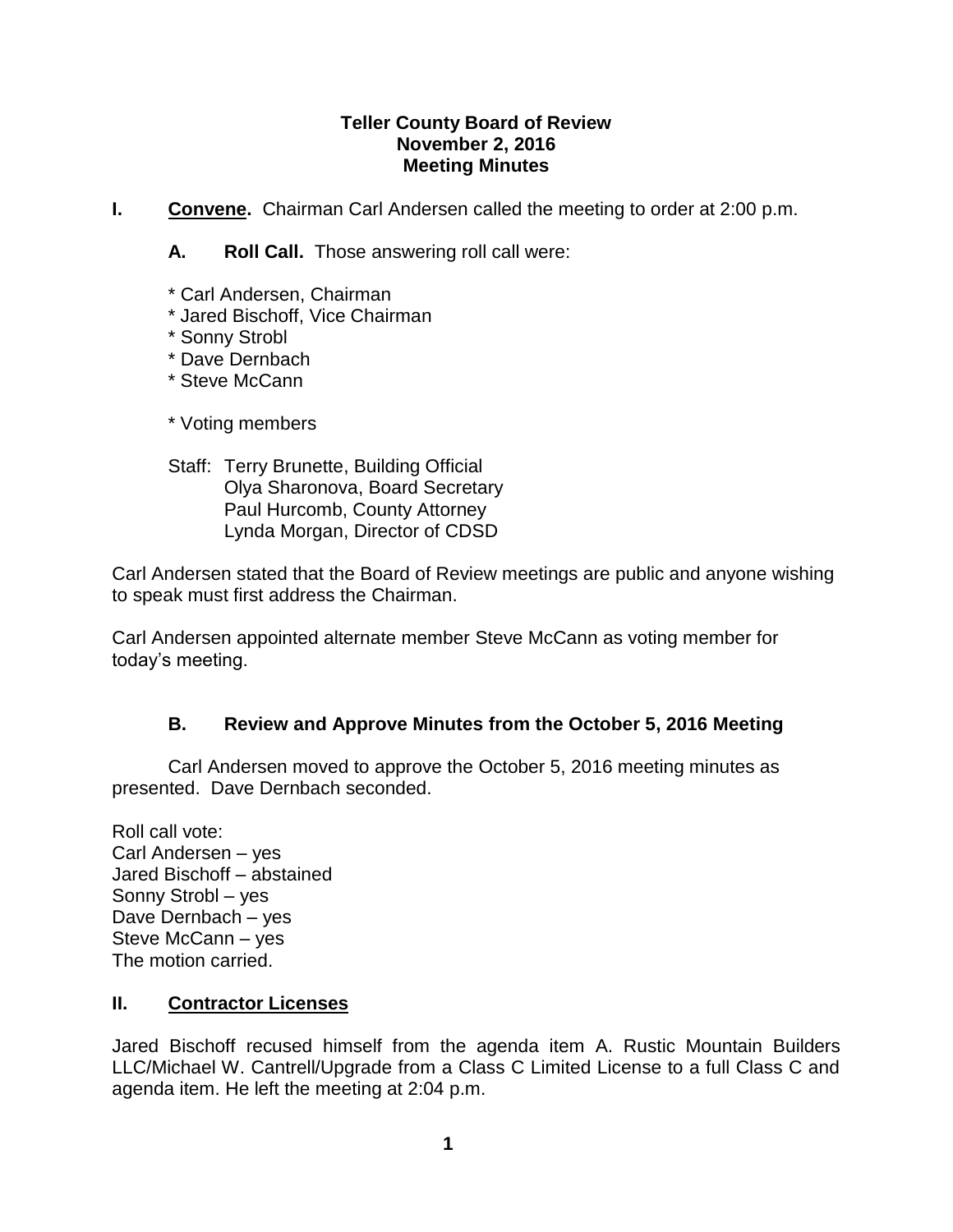## **A. Rustic Mountain Builders LLC/Michael W. Cantrell/Upgrade from a Class C Limited License to a full Class C**

Mr. Michael W. Cantrell present. Mr. Cantrell gave a brief overview of his building experience and recent work history.

Mr. Cantrell is appearing in front of the board today per a condition that was placed on his Class C Limited License for one project only, granted to him on September 10, 2014 in order to build his own house in Teller County and get more experience. He has provided letters of experience from the build and a complete permit history of A46976 with all the required inspections passed. However, he has no other letters of reference from Class C projects due to the fact that he is unable to work as a Class C general contractor until the full license are granted.

The Board reviewed the submitted packet and asked Mr. Cantrell clarifying questions. There was further discussion between the applicant, the Board, Terry Brunette, and Paul Hurcomb.

Mr. Cantrell stated that he learned a significant amount of information building a house in Teller County and is fully prepared to work as a general contractor up here. He has another residence he would like to start building for himself in January of 2017.

Carl Andersen opened this matter up for public comment. No public comment. Close public comment.

Paul Hurcomb indicated that the company's corporate records were in order with the State.

Dave Dernbach moved to grant Rustic Mountain Builders LLC with Michael W. Cantrell as the examinee, an upgrade from a Class C Limited License to a full Class C. Sonny Strobl seconded.

Roll call vote: Carl Andersen – yes Sonny Strobl – yes Dave Dernbach – yes Steve McCann – yes The motion carried.

The Board members and Staff briefly revisited the removal of the requirements from Teller County Building Code regarding Description of Operations on the Certificate of Insurance and the fact that Jarred Bischoff being recused from the following agenda item B. Crosswood Homes Inc./Donald M. Cockroft/Upgrade from a Class C-1 to a Class C license as well.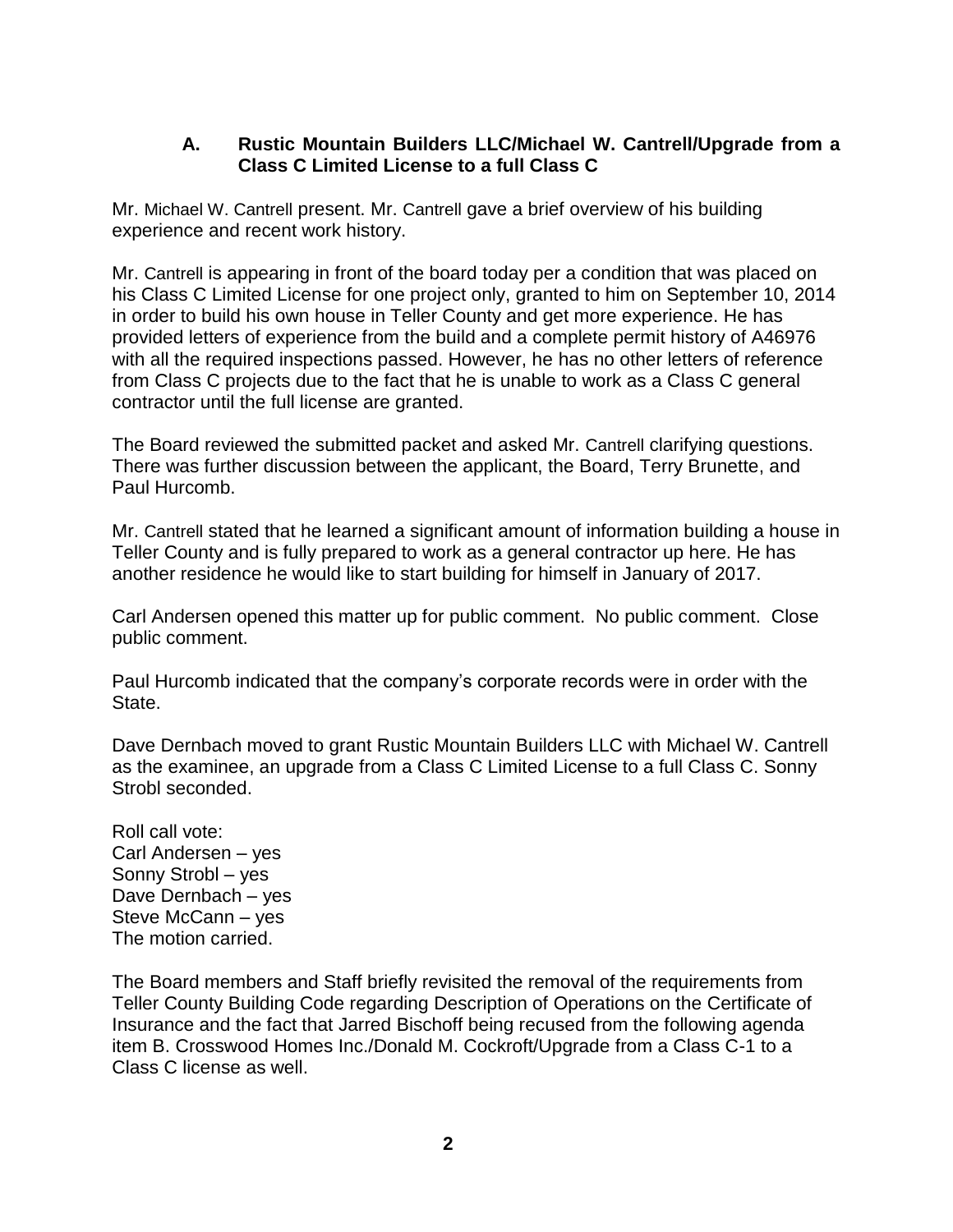### **B. Crosswood Homes Inc./Donald M. Cockroft/Upgrade from a Class C-1 to a Class C license**

Mr. Donald M. Cockroft present. Mr. Cockroft gave a brief overview of his building experience and recent work history.

Mr. Cockroft is appearing in front of the board today per a condition that was placed on his Class C-1 license with a Class C Special Limited license for one project only, granted to him on March 4, 2015 in order to allow him to provide the Board of Review with two more qualifying Class C letters of reference. He has provided the two letters of experience from the build of a custom home at 199 Little Topsey Dr. and a complete permit history of A48719 with all the required inspections passed. However, he has no other letters of reference for Class C projects due to the fact that he is unable to work as a Class C general contractor until the full license are granted.

The Board reviewed the submitted packet and asked Mr. Cockroft clarifying questions. There was further discussion between the applicant, the Board, Terry Brunette, and Paul Hurcomb.

Mr. Cockroft presented the Board with a brochure of his custom built residence at 199 Little Topsey Dr. and stated that he did all the carpentry himself and worked well with other sub-contractors.

Paul Hurcomb indicated that the company's corporate records were in order with the State.

Carl Andersen opened this matter up for public comment. No public comment. Close public comment.

Sonny Strobl moved to grant Crosswood Homes Inc. with Donald M. Cockroft as the examinee, an upgrade from a Class C-1 to a Class C license. Dave Dernbach seconded.

Roll call vote: Carl Andersen – yes Sonny Strobl – yes Dave Dernbach – yes Steve McCann – yes The motion carried.

Jared Bischoff re-joined the meeting at 2:21 p.m.